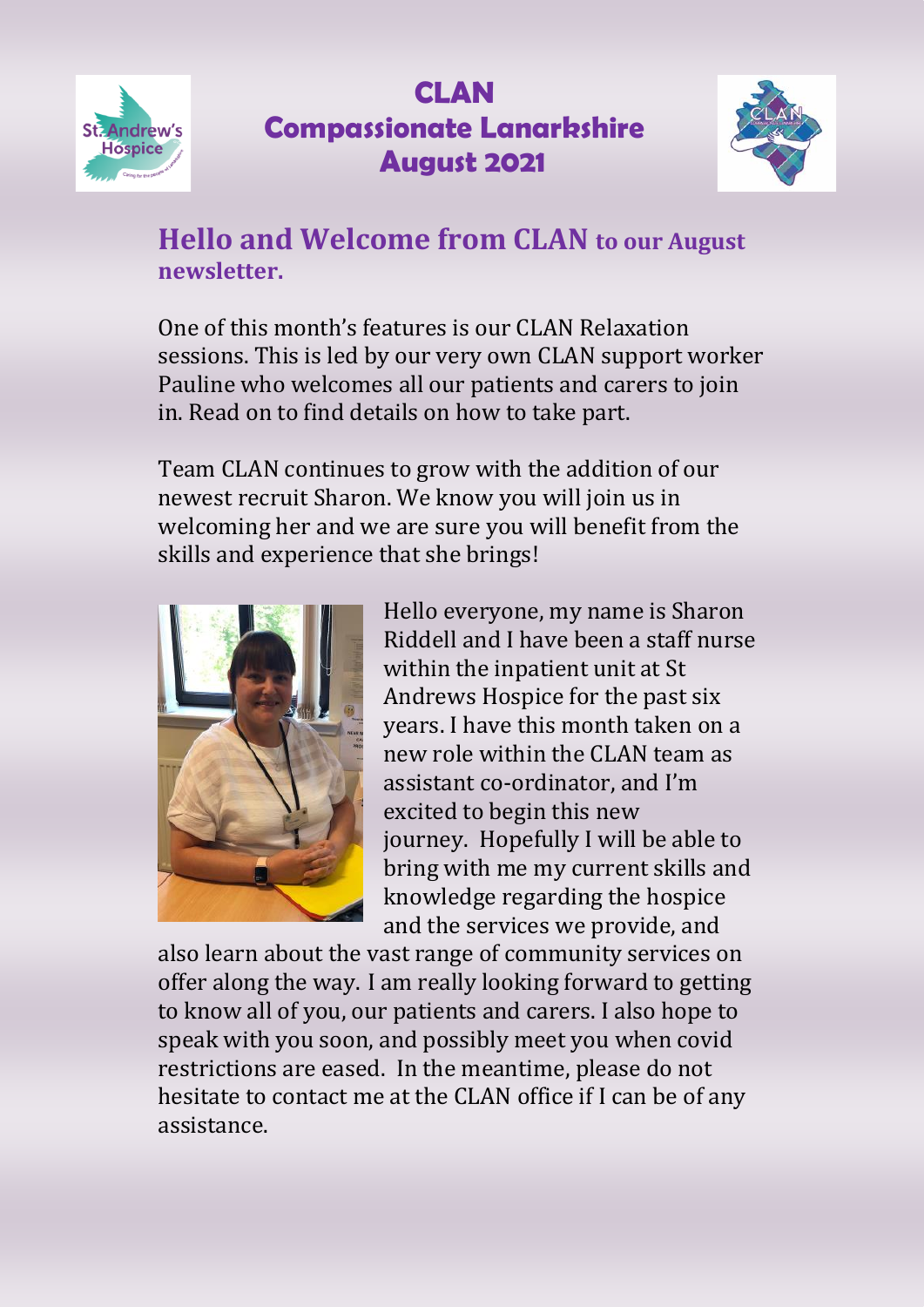



## **Music Memories**



Music Memories is a weekly online group, led by Music Therapist Jenny Hutton. The sessions will run every Monday on Zoom from 10am to 10:40am. These are drop in sessions so no need to book.

If you would like to join in Music Memories, here is the link: <https://us02web.zoom.us/j/82217811472>

## **Mindfulness Resources**



We have a range of mindfulness resources for you, including activity books, colouring books, audio books and many more!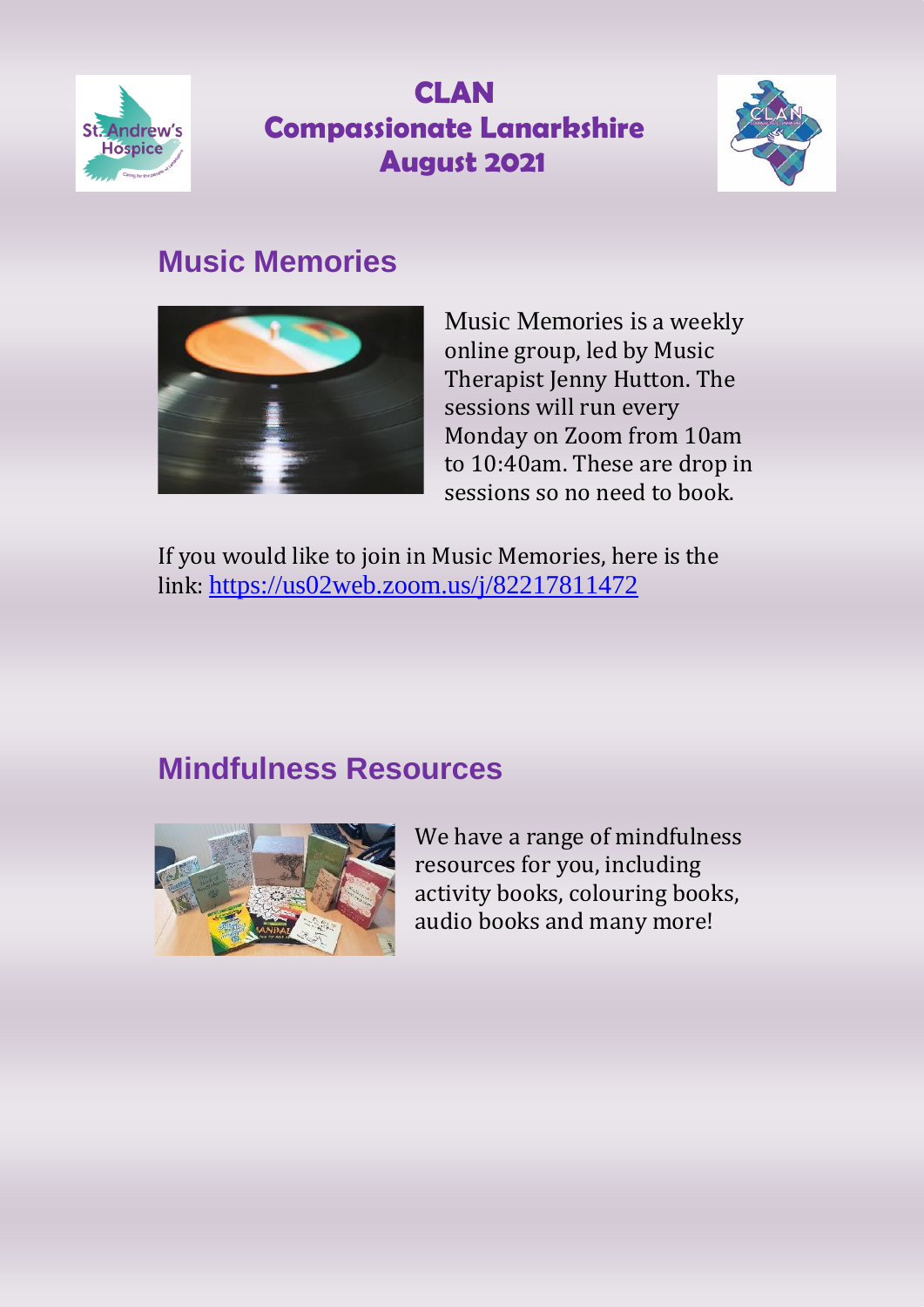



### **Relaxation Sessions**



Unwind, reduce stress and feel calm with our online CLAN relaxation sessions on Zoom using relaxation techniques and guided visualisation. For further information or if you would like to participate, please contact

Pauline on 01236722004 or complete a CLAN enquiry form on our hospice website here https://www.standrews-hospice.com/patients-andfamilies/compassionate-lanarkshire/

# **Hand Massage Tutorials for Carers**

Are you a carer? Would you like to learn hand massage? In partnership with Lanarkshire Carers, we are running online Zoom hand massage workshops in daytime, evening and weekend sessions. We still have



places available for carers from Black, Asian and Minority Ethnic (BAME) communities for our BAME session on Friday 20th August at 11am. Translators will be available for this also. Please contact 01236 772004 for more information or you can email [gemma.russell@standrews.scot.nhs.uk.](mailto:gemma.russell@standrews.scot.nhs.uk)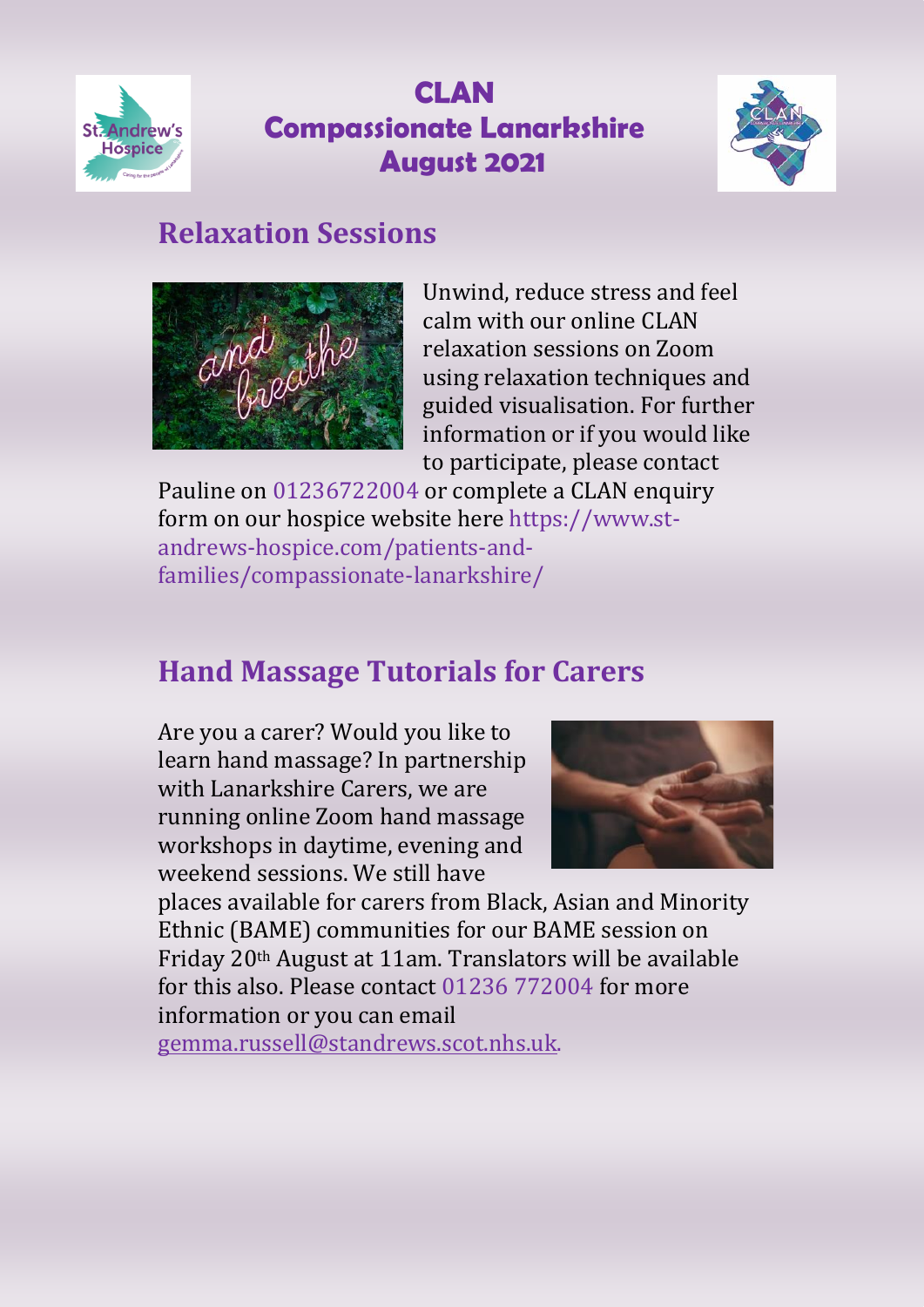



# **Befriending**



#### **CLAN Befrienders – Another way to reach out and stay connected!**

Would you like to have a befriender? We will help you identify if you would benefit

from regular support from a befriender and match you with one of our volunteers that we think would best suit. Their role is to provide friendship, companionship, support and a listening ear over the telephone or virtually over Zoom, Skype, WhatsApp or Facetime. Home visits are still to resume for our befrienders, but you can now meet up in a café whilst adhering to the guidelines.

# **Could you be a CLAN Befriender?**

Befriending makes such a huge difference in communities and in people's lives. We are looking to recruit more volunteer befrienders, including **more male volunteers**, to provide companionship and a listening ear to those living with a life-limiting illness across Lanarkshire, particularly in the following areas: Carluke, Lanark, Biggar and Clydesdale areas; and Moodiesburn, Chryston and Stepps. If befriending is something that is of interest to you or someone you know please get in touch with Jo McIntyre on 01236 772004.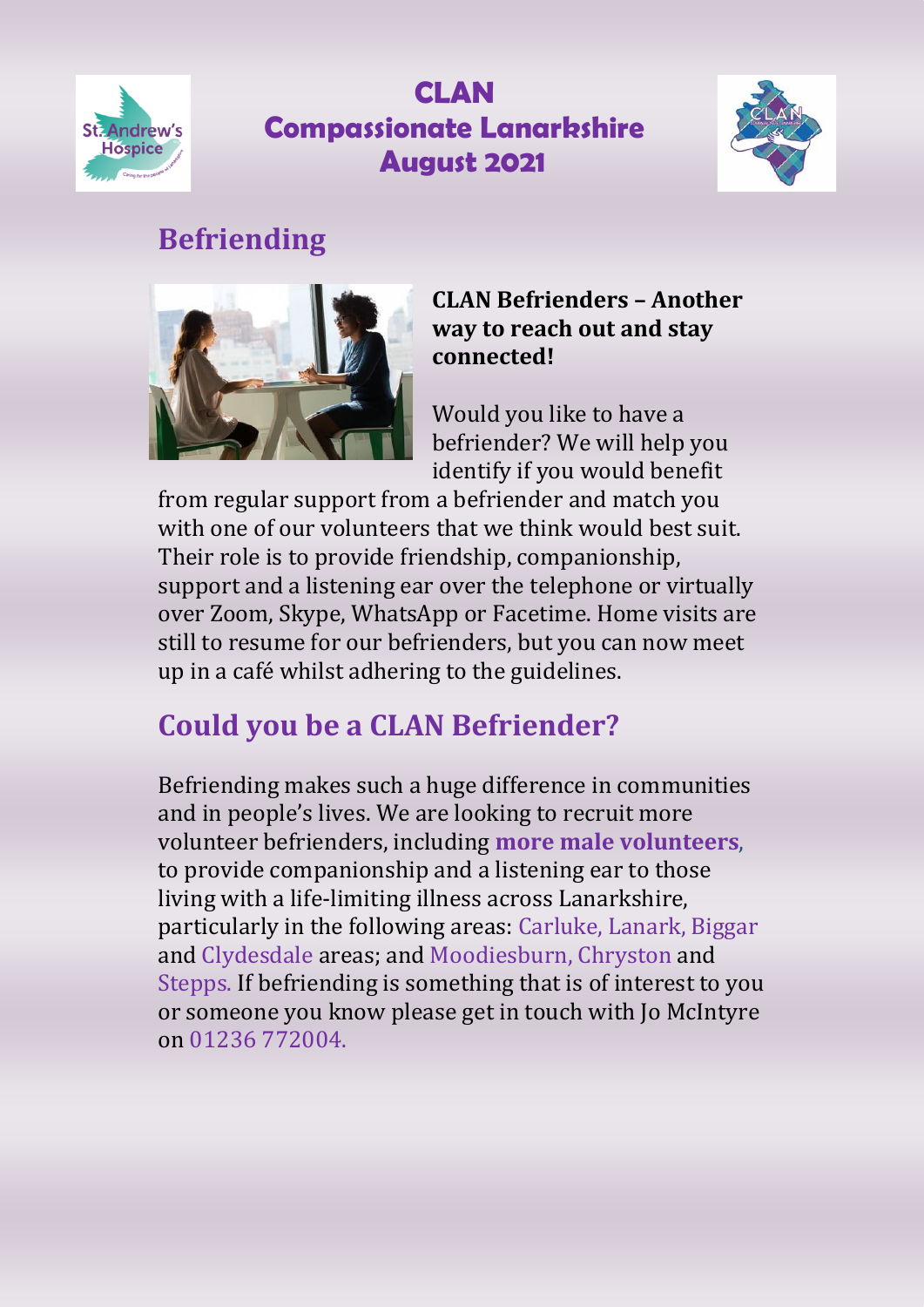



# **Scottish Health Awards 2021**

**Celebrating the achievements of unsung heroes within Health and Social Care services in Scotland!**



Nominations for the Scottish Health Awards are **now open!** Do you know a Healing Hero? Nominate them by **26th August 2021!** Those working across health and social care have shown incredible resolve and flexibility, in many cases being deployed into new roles and into new ways of working across our health and social care systems.

There are sixteen award categories, including the Top Team Award and the People's Choice Award, which specifically recognises our individuals and teams who have responded so magnificently to the challenge of caring for people during the pandemic.

We at CLAN have worked hard at adapting our services throughout the pandemic to provide safe and effective care and support to all our patients and their carers including distance complementary therapies, telephone calls and the introduction of our Digital Champion service to help people stay connected, reducing loneliness and isolation.

Read all about the Scottish health Awards and register your vote here:<https://www.scottishhealthawards.com/>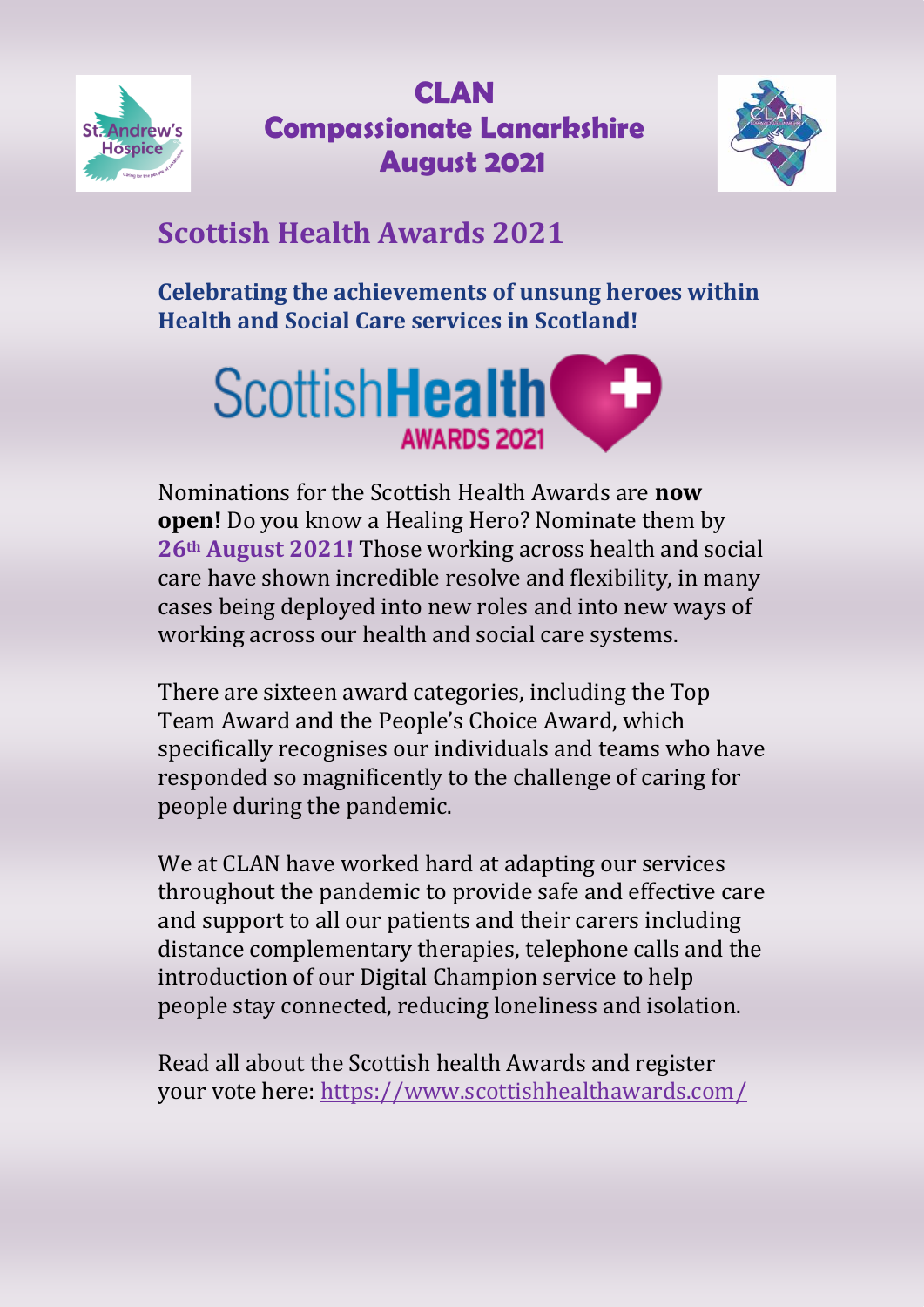



# **National Allotment Week 9th – 15th August**

Do you enjoy gardening? Our Outpatient department have a new gardening group here at the hospice on Mondays from 12.45pm – 2pm in our back courtyard called Hospice Harvesters! You can grow fruit, veg and herbs whilst enjoying some friendly chat! This is a drop in service but for more information and to register interest, please contact Scott on 01236 722004.



## **National Hand Holding Day is 9th August**



Did you know there were so many benefits to holding your loved one's hand? The power of touch has an incredible effect on us including relieving stress, boosting love and bonding, is good for your heart by reducing blood pressure, relieves pain, fights fear, provides a sense of security and feels comforting and reassuring.

There's nothing quite like having your hand held that says "I'm here for you". So hold your loved one's hand on August 9th and you will both benefit!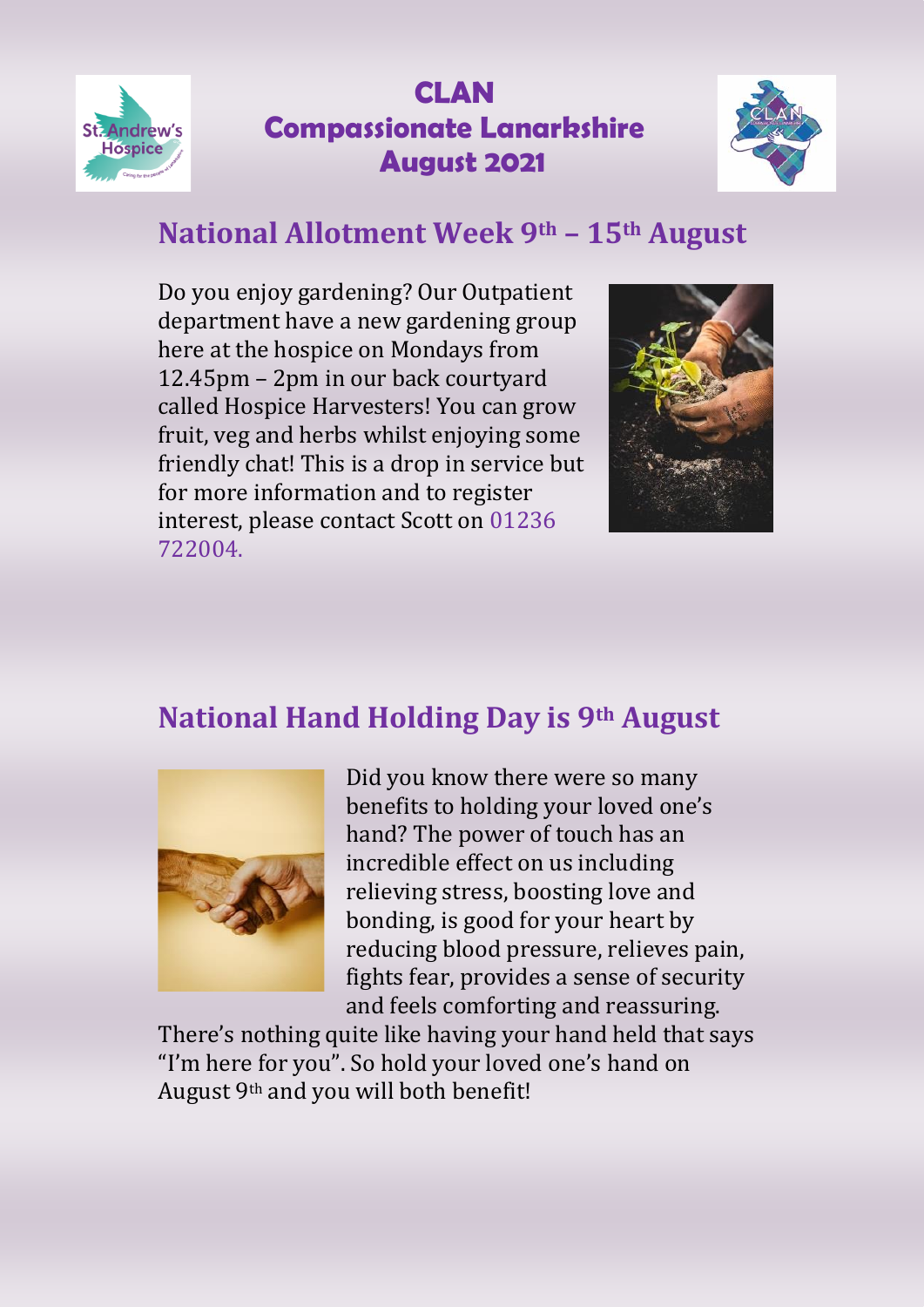



## **Afternoon Tea Week 9th – 15th August**



Who doesn't like some delicious cake to have with a nice cup of tea? One of our patients Angela is a talented baker and she thought of us whilst making these beautiful cakes!

We are sure that we will be celebrating Afternoon Tea Week here at CLAN, any excuse for more tea and cake! Will you be celebrating Afternoon Tea Week? Tell us what you'll be doing and share your photos or recipes with us!



Did you know? – Afternoon tea was first introduced in England in 1840 by Anna, the seventh Duchess of Bedford. Dinner in her household was not served until 8 o'clock and so trays of sandwiches, cake and tea were served in late afternoon to keep her hunger at bay! During the 1880's it became socially fashionable for upper class ladies to dress up and have afternoon tea together in their drawing rooms. The tradition of afternoon tea proved to be a popular one and so continues to this day!